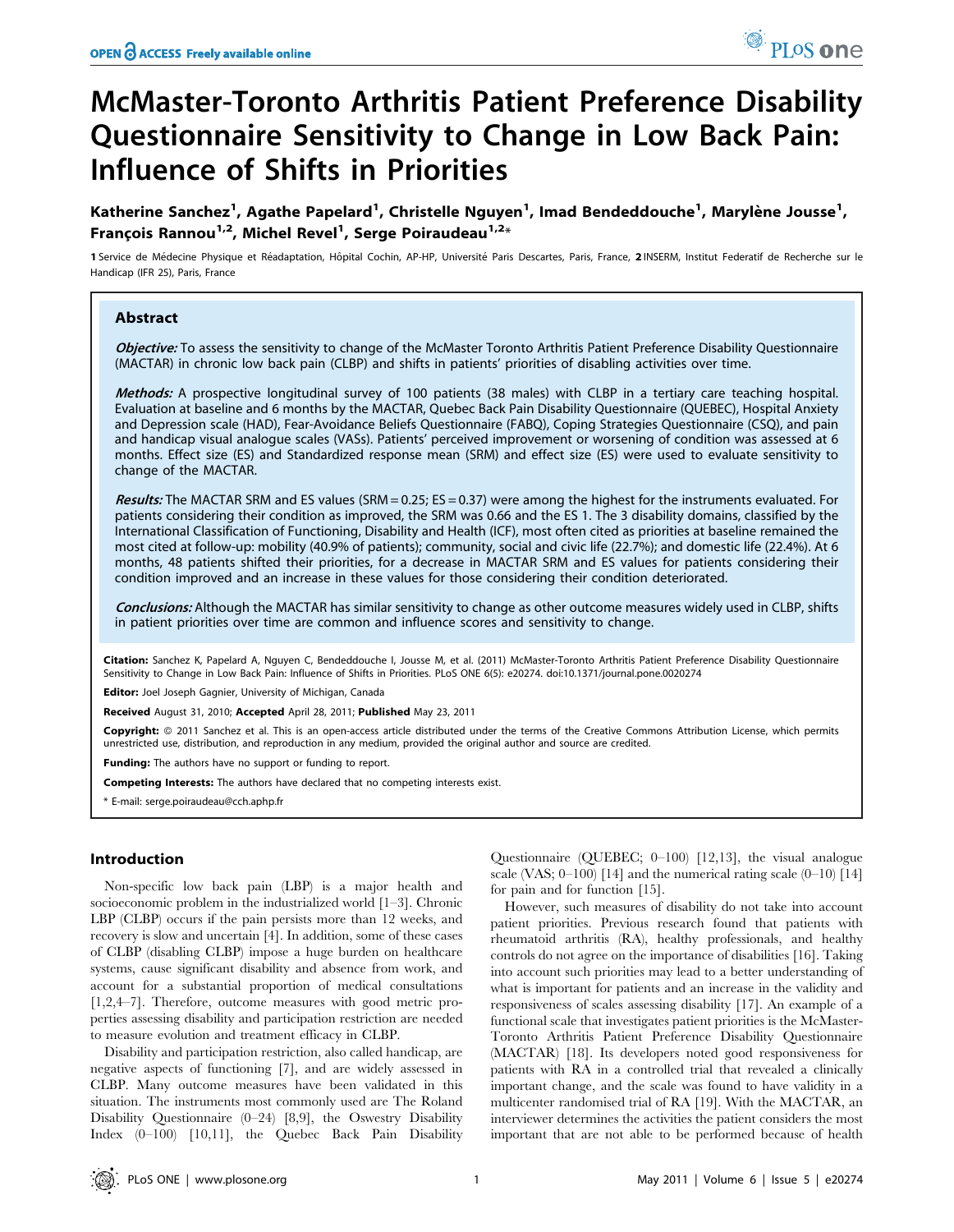status. Thus, the MACTAR concept of function may be more comprehensive than that of traditional fixed-item questionnaires and may reveal issues that really matter to the patient. Two recent studies evaluating patient priorities in disability in systemic sclerosis and disabling CLBP suggested that the MACTAR adds useful information about disability [20,21].

However, the sensitivity to change of the MACTAR should be established before its consideration as an outcome measure in future trials of LBP. Results of a previous study of RA patients suggested that frequent shifts in patients' priorities over time may alter the validity of the MACTAR in follow-up study [19]. As well, shifts in priorities of systemic sclerosis patients recorded with the instrument were suggested to influence the sensitivity to change of the instrument [22]. Therefore, we aimed to assess the sensitivity to change of the MACTAR for CLBP patients and the frequency in shifts of patient priorities over time for implications for the usefulness of the MACTAR for CLBP follow-up.

## Methods

#### Study design

Patients: 261 in-patients admitted to the Physical Medicine and Rehabilitation Department at Cochin University Hospital in Paris for management of CLBP were asked to participate in the survey between June 2007 and February 2008. The inclusion criteria were non-specific LBP and disease duration of at least 3 months. The exclusion criteria were age less than 18 years, sciatica without back pain, LBP with suspected or proven serious spinal pathology, inability to understand French or complete a self-administered written questionnaire and uncontrolled mental diseases.

Overall 150 patients were evaluated at baseline during hospital stay. At 6 months, these 150 patients were asked by mail to give their overall opinion of CLBP evolution since hospitalization and to complete the same questionnaires used for assessment at baseline.

#### Demographic and clinical variables

Variables recorded at baseline were age, sex, occupation, duration of sickness, work-related back pain, sick leave, sick leave duration, back surgery, retained diagnosis, as well as LBP intensity, radiating or sciatica pain intensity, and handicap intensity on a VAS. At the 6-month follow-up, we assessed LBP intensity, radiating or sciatica pain intensity, and handicap intensity on a VAS, and patients were asked whether they considered their CLBP alleviated, identical to or worse than at baseline evaluation.

#### Handicap assessment

Disability and participation restriction. Patients' priorities in disability were assessed by use of the French version of the MACTAR as described by Tugwell et al.[18]. At baseline evaluation, patients were first asked about activities affected by CLBP. To assist the patient, the interviewer read a series of probing questions. The MACTAR questions are open-ended and cover broad areas of function such as domestic care, self-care, professional activities, leisure activities, social interaction, and roles. Patients were encouraged to add activities not already listed. Then patients were asked to rank these activities in order of importance by answering ''Which of these activities would you most like to be able to do?'' In a pilot study of 25 French patients with systemic sclerosis, RA or generalized osteoarthritis, more than half of the patients had difficulty identifying and ranking more than 3 items. Moreover in the original MACTAR report, differences between analyses for 3-item and 5-item priority functions were minimal [18]. Thus, we used a 3-item priority function and asked patients to identify and rank 3 situations among activities of daily living that caused them maximal trouble. In the original MACTAR, items were not scored, but patients were asked if they had noticed changes in the problem they had identified several weeks previous. In the validation study of MACTAR, a Likert scale was added to quantify changes [19]. In the present work, to reflect the degree of difficulty in performing a priority activity, each item was scored on an 11-point quantitative scale  $(0-10)$ , the global score ranging from 0 (no disability) to 30 (maximal disability), as was done in the survey assessing patients' disability priorities in systemic sclerosis [20] and disabling CLBP [21]. This global score reflects the burden induced by CLBP in performing activities of daily living that matter most to the patient.

At follow-up evaluation, patients were reminded of the 3 baseline priority activities they identified and were asked to score these activities on the same 11-point scale. To assess possible shifts in patient priorities, participants were asked to define and score 1 to 3 other activities that may have become more important to them since baseline. Patients who shifted priorities had two MACTAR scores at 6 months. One score was calculated by adding the scores for the 3 priorities in disability chosen at baseline and re-scored at follow-up. The other follow-up global score was calculated by adding the scores for the 3 priorities in disability selected at follow-up. For example, if a patient chose activities 1, 2, and 3 at baseline but decided at follow-up that a new activity (named 4) had become more important than activity 3 chosen at baseline, the MACTAR scores at follow-up were 1+2+3 (corresponding to MACTAR considering priorities defined at baseline at 6-month evaluation) and 1+2+4 (corresponding to MACTAR considering shifts in priorities at 6-month evaluation). In both cases, changes in MACTAR global score were calculated by subtracting the follow-up score from the baseline score.

To classify the different activities identified by patients, we used the domains of the International Classification of Functioning, Disability and Health (ICF) [23] with the 10 linking rules given by the World Health Assembly in May 2001. According to these rules, each item of an activity should be linked to the most precise ICF category, and if concepts refer to more than one ICF category, then all the ICF categories to which the concepts refer should be linked [23,24]. So, one activity may correspond to 2 domains; for example, running belongs to the mobility domain (d 4552: running) and the community, social and civic life domain (d 9201: sports).

Disability was also assessed at baseline and at follow-up by use of the Quebec back pain disability questionnaire (QUEBEC), with 20 items concerning daily activities, each question scored on a scale from 0 (performed without difficulty) to 5 (impossible to do). The total score is obtained by adding the scores of all items (range 0–100). This questionnaire has been validated in CLBP [12,13].

Global handicap assessment. A VAS was used to evaluate patients' global opinion of their handicap at baseline and followup. The scale ranged from 0, handicap absent or normal capacity for doing a daily life activity, to 100, impossible to do a daily life activity or handicap to the highest degree.

Psychological status assessment. Outcome measures assessing patients' psychological status were recorded to ascertain whether their changes over time were less well correlated with MACTAR score changes than with changes in other physical handicap and disability scale scores (divergent validity).

Coping strategies assessment. The  $CSQ^{25}$  is a 48-item self-reporting measure of cognitive and behavioural coping strategies. Items are rated on a 7-point Likert scale. Recent factor analyses of the CSQ items by principal components and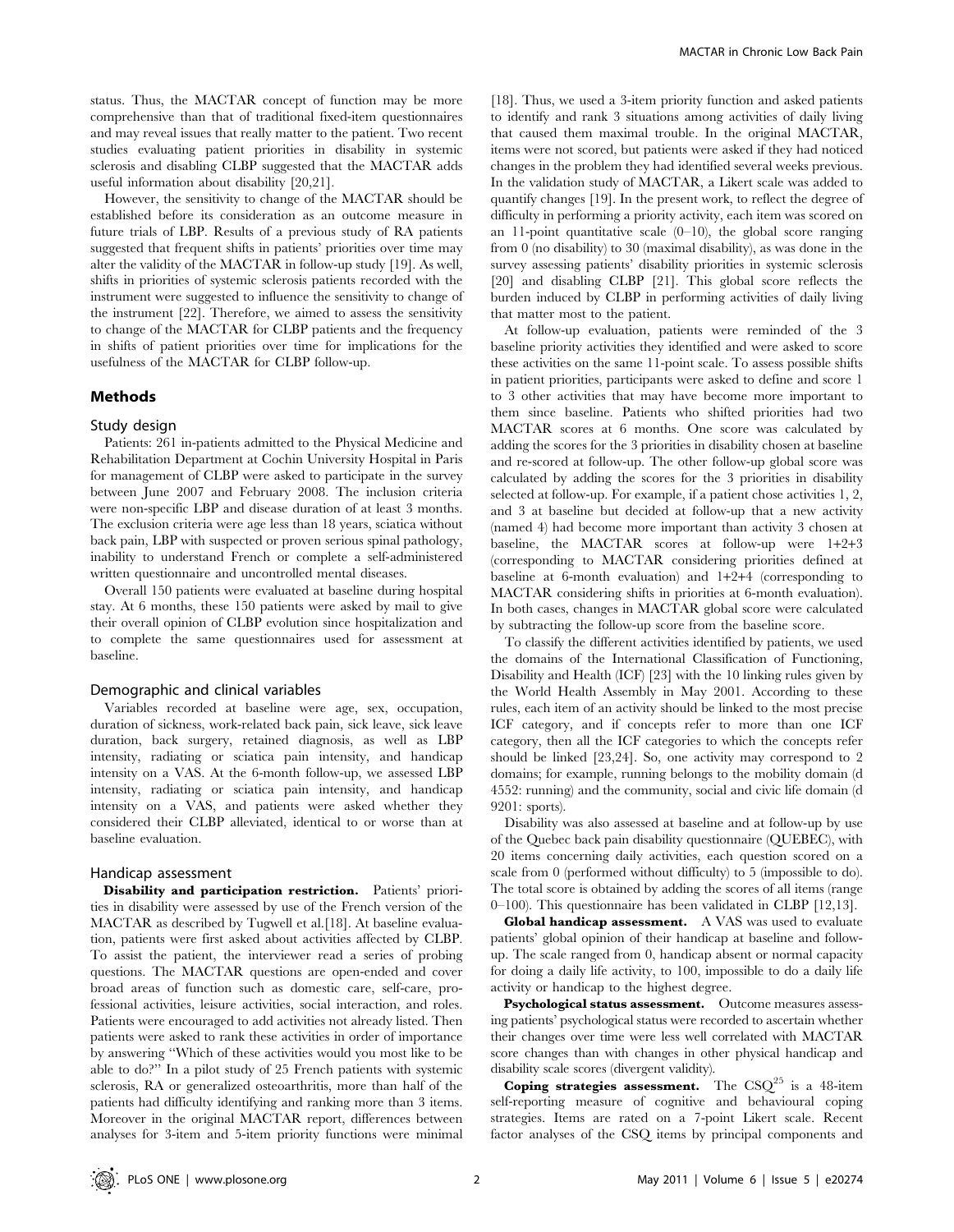confirmatory analyses [26,27] suggest that the scale is best represented by a 6-factor solution of praying, ignoring pain sensations, distancing from pain, catastrophizing, coping selfstatements, and distractions. In the present study, with the 6-factor solution and items ranked on a 4-point Likert scale, the score for each factor was obtained by adding the scores of items belonging to the factor: 8, 19, and 26 for praying; 12, 14, 22 and 25 for ignoring pain sensations; 1, 10, 20 and 29 for distancing from pain; 3, 6, 15, 23 and 27 for catastrophizing; 4, 5, 7, 9, 11, 13, 17 and 21 for coping self-statements; and 2, 16, 18, 24, and 28 for distractions. The internal consistency of the original subscales of the CSQ was demonstrated for patients with chronic pain [25] and university students [28]. The test–retest reliability of the items and the original subscales of the CSQ have been shown to be adequate over a period of 24 hours [29]. This questionnaire has been validated in French [30].

Fear-avoidance beliefs assessment. The fear-avoidance model proposes an explanation of why for some patients, back pain eventually leads to chronic disability. Patients with a high level of pain-related fears come to have a catastrophic interpretation that activity will cause injury and exacerbate the pain [31–33].

The FABQ [34] considers two subscales: the FABQ Phys assesses attitudes and beliefs related to general physical activities (4 items: 2, 3, 4, 5, range  $0-24$  and the FABO Work assesses attitudes and beliefs related to occupational activities (7 items: 6, 7, 9,10, 11,12,15, range 0–42). Each item is scored from 0, do not agree at all, to 6, completely agree. For both subscales, a low score indicates low fear-avoidance beliefs, and a score of 14 or more on the FABQ Phys indicates strong fear-avoidance beliefs [34,35]. This questionnaire has been validated in English [34], German [36] and French [37].

Anxiety and depression assessment. Anxiety and depression were assessed by use of the Hospital Anxiety and Depression scale (HADa and HADd) [38]. This scale has 7 questions for anxiety and 7 for depression. Scores for each question range from 1 to 3, and the total score ranges from 0 (no depression, no anxiety) to 21 (maximal depression, maximal anxiety).

# Ethical considerations (Local institutional review board: Comité de protection des personnes Paris centre, groupe hospitalier Cochin-Broca-Hôtel Dieu)

This survey was conducted in compliance with the protocol Good Clinical practices and Declaration of Helsinki principles. In accordance with the French national law (loi Huriet), a formal approval from an ethical committee is not required for this kind of project; patients gave their written consent to participate after being informed about the study protocol.

## Statistical analysis

Data analysis involved Systat 9 (SPSS Inc., Chicago, USA). Quantitative variables are described with means  $\pm$  standard deviations (SD) and ranges. Qualitative variables are described with proportions and percentages.

Responsiveness may be considered an aspect of validity [39] and describes a scale's ability to detect change over time that is clinically meaningful [40]. Different statistical approaches are used to assess sensitivity to change [40,41]. Standardized response mean (SRM) is defined as the mean change in scores between the baseline and follow-up visit divided by the SD of the individual changes in scores. A high SRM indicates greater responsiveness. A negative value indicates that the mean score at the baseline visit is smaller than the mean score at the follow-up visit. Effect size (ES) is defined as the mean change in scores between baseline and the follow-up visit divided by the SD of the baseline score. A high ES indicates greater responsiveness. A negative value indicates that the mean score at the baseline visit is smaller than the mean score at the follow-up visit. The ES and SRM are considered small if  $< 0.2$ , moderate if near 0.5, and large if  $>0.8$ . The minimal clinically detectable improvement (MCDI) was calculated for the MACTAR as the  $75<sup>th</sup>$  percentile of the change in MACTAR scores for those who reported improvement. Spearman's correlation coefficient (r) was used to study the relation between the individual changes as assessed by the MACTAR and scores for other assessment tools. Spearman's correlation was interpreted as excellent  $(>0.91)$ , good  $(0.90-$ 0.71), moderate (0.70–0.51), fair (0.50–0.31), and little or absent  $(<0.30)$  [42].

With a responsive outcome measure, scores improve when the patient's condition improves, are identical when the condition does not change, and are worse when the condition deteriorates [43]. SRM values were also calculated for the subgroups of patients who considered their condition improved (patient's overall opinion of their condition at 6-month follow-up as improved or slightly improved), maintained the same health status (patient's overall opinion of their condition at follow-up as identical) and considered their condition deteriorated (patient's overall opinion of their condition at follow-up as being worse or slightly worse). Then these 3 groups of scores were recoded into 2 groups of scores, considering actual health status improved (patient's overall opinion at follow-up as improved or slightly improved) or deteriorated (patient's overall opinion at follow-up as identical, worse, or slightly worse). The nonparametric Mann-Whitney U test was used to compare changes in scores in these 2 last groups of scores. Stepwise logistic regression analysis was used to determine the variables associated with patients' opinion of their actual status of health. Explanatory variables were introduced in the stepwise regression process if on univariate analysis significant differences in scores were found between patients who considered their health condition improved and those deteriorated. Maximum likelihood method of estimation was used.

For all tests, a  $P<0.05$  was considered statistically significant.

# Results

# Demographic and clinical data

Overall, data for 150 patients could be evaluated at baseline. Mean age at the time of evaluation was  $54.3 \pm 15.8$  years and mean disease duration  $93\pm92.4$  months. Forty-six patients (30.7%) were receiving compensation claims, 68 (45.3%) were on sick leave, and 28 (18.7%) had work-related back pain [21].

In total, 100 patients (62 female) underwent a second evaluation during a follow-up visit at  $6.05 \pm 2.29$  months [range 3–11]. Among the 50 patients lost to follow-up, 1 was hospitalized for a stroke, 2 declined to participate, 5 returned incomplete surveys, and 42 could not be reached. These patients were less likely to be female (54%) than those included in the analysis but did not differ for other parameters (14 [28.0%] were receiving compensation claims, 25 [50.0%] were on sick leave, and 10 [20.0%] had workrelated back pain). Demographic and clinical parameters of the 100 patients are in Table 1.

# Priority disabilities

Priority disabilities were individual and differed for each participant. At follow-up, 52 patients maintained the same priorities as at baseline. For 48 patients, at least 1 of the 3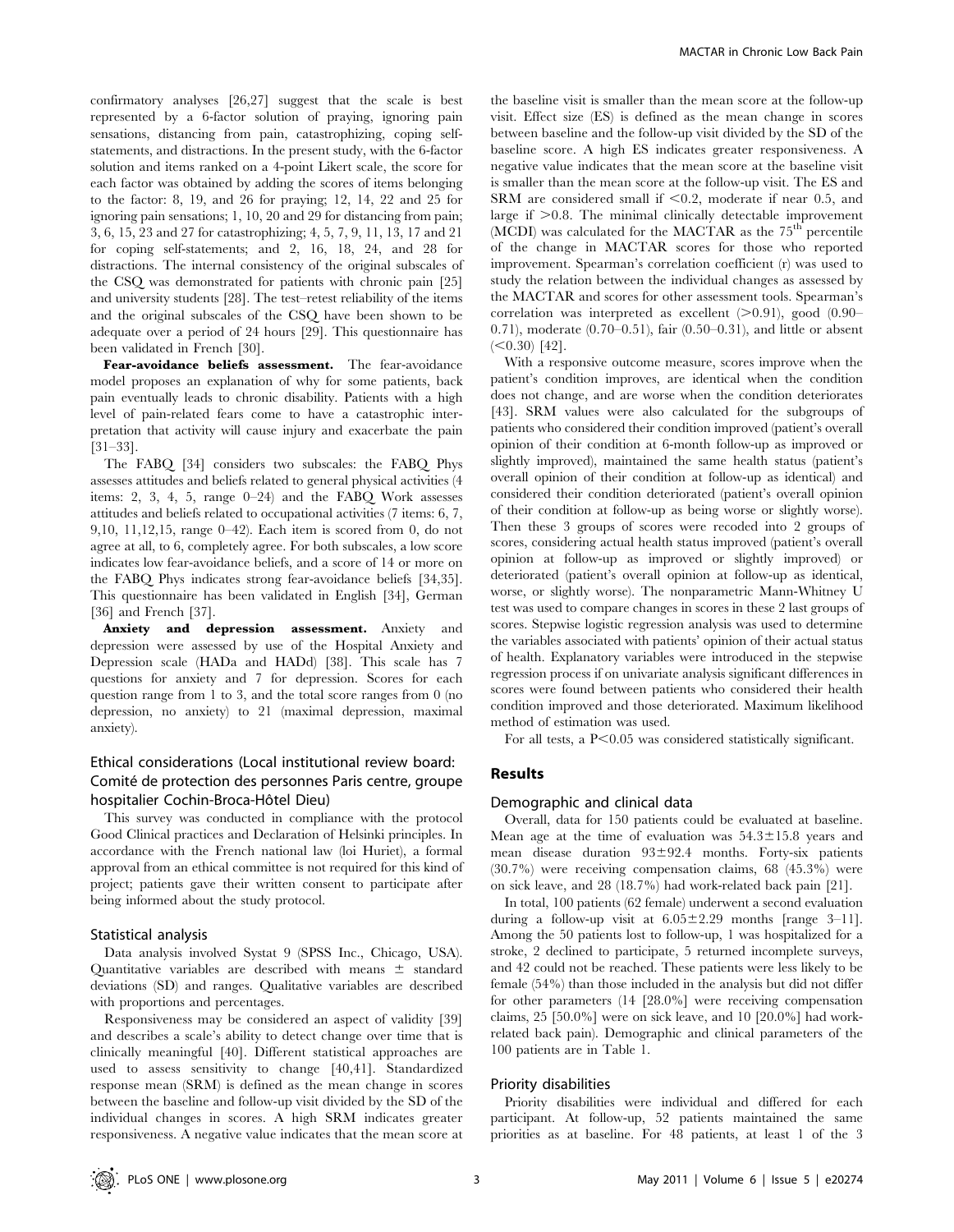Table 1. Demographic and clinical characteristics for 100 patients with chronic low back pain at baseline visit and 50 patients lost to follow-up at 6 months.

|                                                                            | 100 patients                | 50 patients                 |
|----------------------------------------------------------------------------|-----------------------------|-----------------------------|
| Age at the time of evaluation (mean $\pm$ SD) [range]                      | 54.2±15.2 [20-85]           | $54.8 \pm 17.5$ [24-86]     |
| Sex (female, %)                                                            | 62 (62.0)                   | 27 (54)                     |
| Claim compensation (yes, %)                                                | 33 (33.0)                   | 14 (28)                     |
| Sick leave (yes, %)                                                        | 39 (39.0)                   | 25 (50)                     |
| Work-related low back pain (yes, %)                                        | 18 (18.0)                   | 10(20)                      |
| Sick leave duration (months, mean $\pm$ SD) [range]                        | 24.6 ± 30.0 [0.25 - 120]    | $15.2 \pm 28.8$ [0-127]     |
| Disease duration at the time of evaluation (months, mean $\pm$ SD) [range] | 89.6±85.0 [3-408]           | $102.4 \pm 105.6$ [4-612]   |
| BMI (mean $\pm$ SD) [range]                                                | $27.2 \pm 5.4[18.4 - 45.7]$ | $26.7 \pm 5.3[16.7 - 39.9]$ |
| Predominant low back pain (yes, %)                                         | 70 (70.0)                   | 31 (62.0)                   |
| Predominant sciatica (yes, %)                                              | 16 (16.0)                   | 11(22.0)                    |
| Equal intensity of low back and sciatica pain (yes, %)                     | 14 (14.0)                   | 8(16.0)                     |
| Radicular pain topography, S1 (yes, %)                                     | 6(20.0)                     | 6(31.6)                     |
| Radicular pain topography, L5 (yes, %)                                     | 13 (43.3)                   | 6(31.6)                     |
| Radicular pain topography, L4 (yes, %)                                     | 2(6.7)                      | 1(5.3)                      |
| Radicular pain topography, L3 (yes, %)                                     | 1(3.3)                      | 1(5.3)                      |
| Radicular pain topography, undetermined (yes, %)                           | 6(20.0)                     | 3(15.7)                     |
| Radicular pain topography, multiple (yes, %)                               | 2(6.7)                      | 2(10.5)                     |
| Lumbar discopathy (yes, %)                                                 | 37 (37.0)                   | 19 (38.0)                   |
| Spondylolisthesis (yes, %)                                                 | 14 (14.0)                   | 5(10.0)                     |
| Facet joint osteoarthritis (yes,%)                                         | 42 (42.0)                   | 19 (38.0)                   |
| Lumbar spine stenosis (yes, %)                                             | 28 (28.0)                   | 11(22.0)                    |
| Disk herniation (yes, %)                                                   | 25 (25.0)                   | 14 (28.0)                   |
| No anatomic diagnosis (yes, %)                                             | 13 (13.0)                   | 28 (56.0)                   |
| Previous back surgery (yes, %)                                             | 28 (28.0)                   | 11(22.0)                    |
| Lumbar support (yes, %)                                                    | 34 (34.0)                   | 18 (36.0)                   |
| Physical therapy (yes, %)                                                  | 96 (96.0)                   | 47 (94.0)                   |
| Spinal infiltration (yes, %)                                               | 67 (67.0)                   | 35 (70.0)                   |
| Anti-depressant perfusions (yes, %)                                        | 71 (71.0)                   | 32 (64.0)                   |
| Social and psychological support (yes, %)                                  | 56 (56.0)                   | 27 (54.0)                   |
| Hospital stay duration (days, mean $\pm$ SD) [range]                       | $8.9 \pm 2.4$ [2-12]        | $8.4 \pm 2.8$ [2-14]        |

BMI: Body mass index.

SD: Standard Deviation.

doi:10.1371/journal.pone.0020274.t001

priorities had changed; for 22, 2 had changed; and for 2, all 3 had changed. At baseline, the 100 patients cited 40 activities, which corresponded to  $6$  ICF domains<sup>23</sup>. Among the 40 activities, 17 were cited fewer than 5 times, and 7 only once. Considering the 3 main activities selected at baseline, the domains cited were mobility (19 activities, cited 136 times, 37.7% of patients); community, social and civic life (7 activities, cited 89 times, 24.7% of patients); domestic life (7 activities, cited 85 times, 23.5% of patients); major life areas (1 activity, cited 26 times, 7.6% of patients); interpersonal interactions and relationships (3 activities, cited 13 times, 3.6% of patients); and self-care (3 activities, cited 12 times, 3.3% of patients). Among the domains chosen as the first priority disability, the 3 identified most often were mobility (14 activities, cited 41 times, 34.7% of patients); community, social and civic life (5 activities, cited 32 times, 27.1% of patients); and domestic life (6 activities, cited 29 times, 24.6% of patients).

The 10 activities most often cited were sports  $(n = 38, 38\%)$  of patients), walking  $(n = 34, 34\%)$ , recreation and leisure  $(n = 32, ...)$ 

32%), shopping ( $n = 28$ , 28%), cleaning ( $n = 27$ , 27%), work and employment ( $n = 26$ ,  $26\%$ ), moving around outside the home and other buildings  $(n = 25, 25\%)$ , driving  $(n = 17, 17\%)$ , mobility unspecified (n = 14, 14%) and taking care of plants (n = 12, 12%). Twenty-eight different activities were ranked number one, and of these, the 3 most often identified by patients as the first priority were sport ( $n = 16$  times, 16% of patients), work ( $n = 12, 12\%$ ) and cleaning living areas  $(n = 10, 10\%)$  (appendix Table S1).

Shift in priorities at 6-month evaluation did not modify the order of domains when considering the 3 priorities or the first priority cited. For the 3-priority analysis, the domains were mobility (40.9% of patients); community, social and civic life (22.7%); domestic life (22.4%); major life areas (7.7%); interpersonal interactions and relationships (3.2%); and self-care (3.2%). For the first-priority analysis, the order of domains was the same. When looking at activities, their frequency of citation in each domain changed at 6 months. Considering the 3 priorities or the first priority at 6 months, the two groups were identical in the 3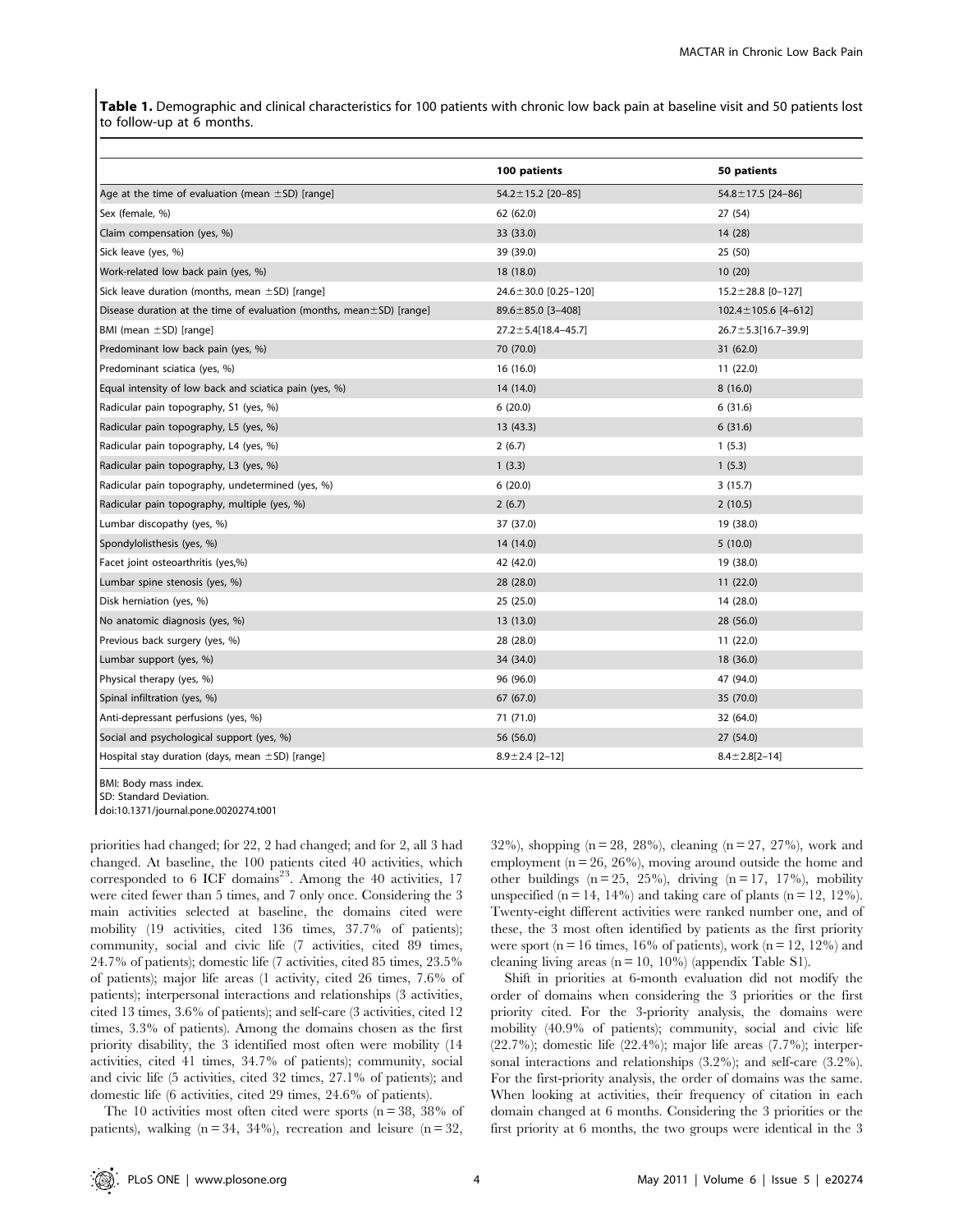For the 48 patients who shifted at least one priority (appendix Table S2), the order of domains remained the same, but activities changed.

# Outcome measure scores

The mean MACTAR total score and score for other outcome measures for the 100 patients at baseline and follow-up are in Table 2.

The mean MACTAR score at 6-month evaluation when considering the same priorities defined at baseline was  $17.9 \pm 7.6$ [2.2–30], whereas the mean MACTAR score at 6-month evaluation when considering shifts in priorities was  $19.6 \pm 7.5$ [2.2–30]. For the 48 patients who shifted at least one priority, the mean MACTAR score at baseline was  $20.3 \pm 5.5$  [7.8–30] and  $18.7\pm6.4$  [4–29.4] at 6-month follow-up when considering the priorities defined at baseline and  $22.2 \pm 5.3$  [8–30] when considering shifted priorities.

# Comparison between patients maintaining baseline priorities and those shifting priorities

As indicated in Table 3, patients who shifted priorities and those who maintained their baseline choice showed no differences in baseline characteristics, changes between baseline and follow-up, or ratio of considering their condition as improved or deteriorated, except for changes in scores for the MACTAR with a shift in priorities and in FABQ Work.

# Sensitivity to change

The sensitivity to change of the measures evaluated by the SRM and ES is in Table 2. For patients who did not change priorities, the MACTAR values for SRM (0.25) and ES (0.37) were among the highest for the measures compared. The MACTAR SRM and ES values were slightly higher than those for the 2 other disability scales (QUEBEC, 0.23 and 0.20; VAS handicap, 0.22 and 0.32, respectively). The other measures with high responsiveness were LBP on a VAS (SRM and ES, 0.33 and 0.63, respectively) and sciatica pain on a VAS (SRM and ES, 0.29 and 0.37, respectively).

Individual changes in the MACTAR score (appendix Table S3) showed a moderate correlation with the QUEBEC and global handicap VAS scores  $(r = 0.61$  and 0.53, respectively) and a fair correlation with changes in sciatica pain on a VAS, LBP on a VAS and FABO Phys scores  $(r=0.43, r=0.39, r=0.39, r=0.39,$ respectively).

Table 4 summarizes individual MACTAR changes in scores for the patients who considered their condition improved (46 patients), unchanged (18 patients) and deteriorated (36 patients) at 6 months. The MACTAR scale, whether baseline priorities were retained or had shifted, discriminates well between patients who considered their condition improved and those deteriorated (SRM = 0.66 and  $-0.21$ , respectively, Mann-Whitney test  $P = 0.0001$ , between means of individual changes in the 2 groups for the MACTAR with same priorities defined at baseline; and SRM = 0.38 and  $-0.46$ , respectively, Mann-Whitney test  $P = 0.001$ , between means of individual changes in the 2 groups for the MACTAR with shifts in priorities). The MCID value for the MACTAR score

Table 2. Scores for pain, disability, handicap, fear-avoidance beliefs, coping strategies and anxiety and depression for 100 patients with chronic low back pain at baseline and at 6-month follow-up, differences in scores and sensitivity to change.

|                                                        |      | <b>Baseline evaluation</b> |                |            |             | 6-month evaluation |              |            | <b>Difference</b> |      |         |                |               |  |
|--------------------------------------------------------|------|----------------------------|----------------|------------|-------------|--------------------|--------------|------------|-------------------|------|---------|----------------|---------------|--|
|                                                        | Mean | S.D.                       | Min            | <b>Max</b> | <b>Mean</b> | S.D.               | Min          | <b>Max</b> | <b>Mean</b>       | S.D. | Min     | <b>Max</b>     | <b>ES/SRM</b> |  |
| VAS low back pain intensity                            | 66.0 | 15.4                       | 30             | 100        | 56.4        | 26.7               | 0            | 100        | 9.7               | 30.5 | $-43$   | 87             | 0.63/0.33     |  |
| VAS sciatica pain intensity                            | 38.7 | 31.3                       | $\mathbf{0}$   | 100        | 50.4        | 31.4               | $\mathbf 0$  | 100        | $-11.7$           | 41   | $-100$  | 75             | 0.37/0.29     |  |
| VAS handicap                                           | 61.6 | 18.3                       | 6              | 100        | 55.8        | 25                 | $\mathbf 0$  | 98         | 5.8               | 26   | $-48$   | 93             | 0.32/0.22     |  |
| MACTAR*                                                | 19.9 | 5.5                        | 6.3            | 30         | 17.9        | 7.6                | 2.2          | 30         | 2.0               | 7.9  | $-18.6$ | 22             | 0.37/0.25     |  |
| MACTAR**                                               | 19.9 | 5.5                        | 6.3            | 30         | 19.6        | 7.5                | 2.2          | 30         | 0.3               | 7.9  | $-18.6$ | 22             | 0.06/0.04     |  |
| Quebec                                                 | 52.4 | 15.9                       | $\overline{7}$ | 87         | 49.1        | 19.8               | 10           | 92         | 3.3               | 14.3 | $-47$   | 44             | 0.20/0.23     |  |
| Anxiety (HADa)                                         | 9.7  | 3.8                        | 2              | 18         | 9.3         | 4.2                | 1            | 18         | 0.4               | 3.2  | $-8$    | 8              | 0.10/0.12     |  |
| Depression (HADd)                                      | 7.9  | 3.7                        | $\mathbf{1}$   | 17         | 7.8         | 4.3                | $\mathbf{0}$ | 20         | 0.1               | 3.7  | $-10$   | 9              | 0.02/0.02     |  |
| Fear-avoidance beliefs (work)                          | 22.2 | 12.9                       | $\mathbf 0$    | 42         | 22.4        | 12.9               | $\mathbf 0$  | 42         | $-0.2$            | 11.3 | $-26$   | 34             | 0.01/0.01     |  |
| Fear-avoidance beliefs (physical)                      | 14.7 | 6.6                        | $\mathbf{0}$   | 24         | 13.4        | 7.1                | $\mathbf{0}$ | 24         | 1.3               | 7.5  | $-24$   | 24             | 0.20/0.18     |  |
| Coping strategies: distraction                         | 13.4 | 3.8                        | 5              | 20         | 13          | 3.9                | 5            | 20         | 0.4               | 4.1  | $-9$    | 14             | 0.10/0.09     |  |
| Coping strategies: catastrophizing                     | 13.8 | 3.8                        | $\overline{7}$ | 20         | 13.9        | 4.2                | 5            | 20         | 0.4               | 4.1  | $-9$    | 14             | 0.02/0.02     |  |
| Coping strategies: coping self-<br><b>I</b> statements | 7.5  | 3.5                        | 4              | 16         | 7.5         | 3.5                | 3            | 16         | 0.1               | 3.9  | $-11$   | 12             | 0.02/0.01     |  |
| Coping strategies: ignoring pain                       | 9.7  | 2.9                        | 4              | 16         | 9.2         | 2.9                | 4            | 16         | 0.5               | 3.3  | $-12$   | $\overline{7}$ | 0.19/0.16     |  |
| Coping strategies: praying                             | 6.5  | 3.4                        | $\overline{2}$ | 12         | 6.4         | 3.6                | 3            | 12         | 0.1               | 3.9  | $-11$   | 12             | 0.02/0.01     |  |
| Coping strategies: distancing from<br>pain             | 24   | 4.3                        | 11             | 32         | 23.2        | 5.1                | 8            | 32         | 0.9               | 5    | $-14$   | 13             | 0.20/0.17     |  |

VAS: Visual Analogue Scale; MACTAR: McMaster-Toronto Arthritis Patient Preference Disability Questionnaire; Quebec: The Quebec Back Pain Questionnaire; HADa: Hospital Anxiety and Depression Scale for anxiety; HADd: Hospital Anxiety and Depression Scale for depression; FABQ work: Fear-Avoidance Beliefs Questionnaire for professional activities; FABQ phys: Fear-Avoidance Beliefs Questionnaire for physical activities; CSQ: Coping Strategies Questionnaire, ES: effect size; SRM: standardized response mean

\*considering priorities defined at baseline at 6-month evaluation;

\*\*considering shifts in priorities at 6-month evaluation.

doi:10.1371/journal.pone.0020274.t002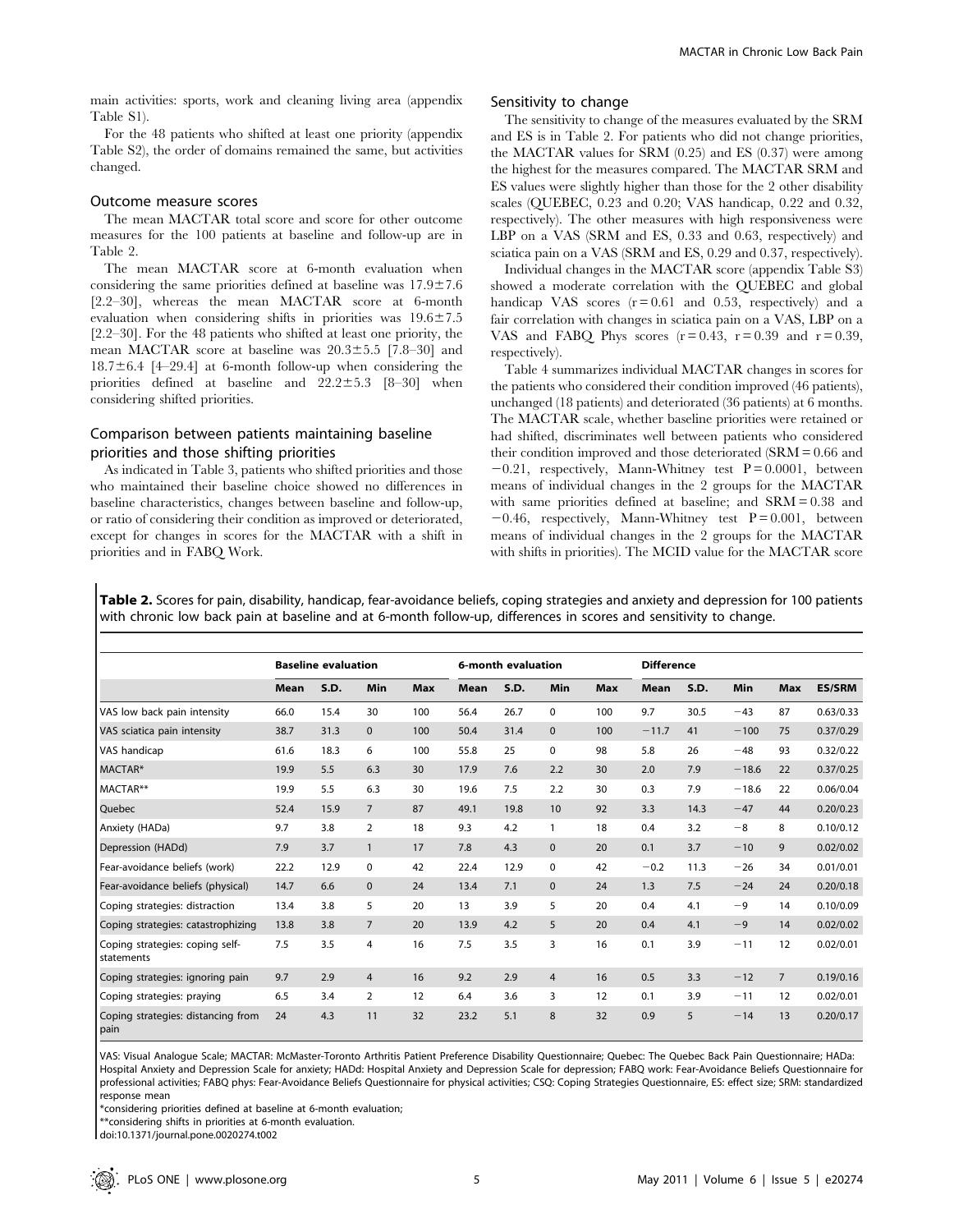Table 3. Characteristics and scores for pain, disability, handicap, fear-avoidance beliefs, coping strategies and anxiety and depression for 100 patients with chronic low back pain at baseline, their difference at follow-up, and patients' actual evaluation of health by MACTAR score taking into account or not shifting priorities in activities of disability.

|                                                            |           | Patients with shift $n = 48$ |                |                 |                            | Patients without shift $n = 52$ |                |                |  |  |  |
|------------------------------------------------------------|-----------|------------------------------|----------------|-----------------|----------------------------|---------------------------------|----------------|----------------|--|--|--|
|                                                            | Mean      | S.D.                         | Min            | Max             | S.D.<br>Max<br>Min<br>Mean |                                 |                |                |  |  |  |
| <b>BASELINE values</b>                                     |           |                              |                |                 |                            |                                 |                |                |  |  |  |
| Age at the time of evaluation                              | 54.1      | 13.6                         | 26             | 85              | 54.4                       | 16.6                            | 20             | 82             |  |  |  |
| Sex (female, %)                                            | 28 (58.3) |                              |                |                 | 34 (65.4)                  |                                 |                |                |  |  |  |
| Claim compensation (yes, %)                                | 15(31.3)  |                              |                | 18 (34.6)       |                            |                                 |                |                |  |  |  |
| Sick leave (yes, %)                                        | 21 (43.8) |                              |                |                 | 18 (34.6)                  |                                 |                |                |  |  |  |
| Work-related low back pain (yes, %)                        | 12(25.0)  |                              |                | 6(11.5)         |                            |                                 |                |                |  |  |  |
| Sick leave duration                                        | 9.8       | 21.6                         | $\mathbf 0$    | 120             | 12.03                      | 28.1                            | $\mathbf 0$    | 128            |  |  |  |
| Disease duration at the time of evaluation                 | 90.1      | 80.3                         | 3              | 336             | 89.2                       | 89.9                            | 3              | 408            |  |  |  |
| VAS low back pain intensity at baseline (0-100)            | 66.9      | 15.6                         | 30             | 100             | 65.2                       | 15.3                            | 30             | 95             |  |  |  |
| VAS sciatica pain intensity at baseline (0-100)            | 44.1      | 32.9                         | $\pmb{0}$      | 100             | 33.6                       | 29.2                            | $\mathbf 0$    | 92             |  |  |  |
| VAS handicap (0-100)                                       | 61.9      | 17.0                         | 20             | 100             | 61.3                       | 19.6                            | 6              | 100            |  |  |  |
| MACTAR (0-30)                                              | 20.3      | 5.5                          | 7.8            | 30              | 19.6                       | 5.5                             | 6.3            | 27.3           |  |  |  |
| Quebec (range 0-100)                                       | 55.0      | 15.9                         | 7              | 87              | 49.9                       | 15.7                            | 20             | 86             |  |  |  |
| Anxiety (HADa) (range 0-21)                                | 9.3       | 3.8                          | $\overline{2}$ | 16              | 10                         | 3.8                             | $\overline{2}$ | 18             |  |  |  |
| Depression (HADd) (Range 0-21)                             | 7.5       | 3.8                          | $\mathbf{1}$   | 17              | 8.2                        | 3.6                             | $\overline{2}$ | 16             |  |  |  |
| Fear-avoidance beliefs for Work activities (range 0-42)    | 22.6      | 13.0                         | $\mathbf 0$    | 42              | 21.9                       | 13.0                            | $\mathbf 0$    | 42             |  |  |  |
| Fear-avoidance beliefs for Physical activities(range 0-24) | 14.6      | 6.4                          | $\mathbf 0$    | 24              | 14.8                       | 6.9                             | 0              | 24             |  |  |  |
| Coping strategies: Distraction (range 0-20)                | 13.0      | 3.8                          | 5              | 20              | 13.7                       | 3.8                             | 5              | 20             |  |  |  |
| Coping strategies: Catastrophizing (range 0-20)            | 14.4      | 3.8                          | $\overline{7}$ | 20              | 13.3                       | 3.7                             | 7              | 20             |  |  |  |
| Coping strategies: Coping Self Statements (range0-16)      | 7.9       | 3.5                          | 4              | 16              | 7.2                        | 3.4                             | 4              | 16             |  |  |  |
| Coping strategies: Ignoring Pain Sensations (range0-16)    | 9.6       | 3.0                          | 4              | 16              | 9.8                        | 2.8                             | 4              | 16             |  |  |  |
| Coping strategies: Praying (range 0-12)                    | 6.6       | 3.3                          | $\overline{2}$ | 12              | 6.3                        | 3.6                             | 3              | 12             |  |  |  |
| Coping strategies: Distancing from Pain (range 0-32)       | 23.8      | 3.7                          | 14             | 32              | 24.2                       | 4.8                             | 11             | 31             |  |  |  |
| DIFFERENCES: baseline vs. 6 month evaluation               |           |                              |                |                 |                            |                                 |                |                |  |  |  |
| VAS low back pain intensity at baseline (0-100)            | 10.6      | 27.4                         | $-38$          | 80              | 8.8                        | 33.3                            | -43            | 87             |  |  |  |
| VAS sciatica pain intensity at baseline (0-100)            | $-12.6$   | 35.3                         | $-82$          | 60              | $-10.9$                    | 45.9                            | $-100$         | 75             |  |  |  |
| VAS handicap (0-100)                                       | 3.0       | 24.4                         | $-48$          | 60              | 8.3                        | 27.5                            | $-40$          | 93             |  |  |  |
| MACTAR (0-30) *                                            | 1.6       | 7.1                          | $-12.2$        | 15.7            | 2.4                        | 8.6                             | $-18.6$        | 22             |  |  |  |
| MACTAR (0-30) **                                           | $-1.9$    | 6.3                          | $-16.2$        | 13.4            | NA                         | NA                              | NA             | NA             |  |  |  |
| Quebec (range 0-100)                                       | 2.9       | 14.3                         | $-47$          | 33              | 3.6                        | 14.5                            | $-21$          | 44             |  |  |  |
| Anxiety (HADa) (range 0-21)                                | $-0.04$   | 3.7                          | $-8$           | 8               | 0.8                        | 2.5                             | -3             | 7              |  |  |  |
| Depression (HADd) (Range 0-21)                             | $-0.31$   | 3.5                          | $-10$          | $\overline{7}$  | 0.5                        | 3.8                             | $-9$           | 9              |  |  |  |
| Fear-avoidance beliefs for Work activities (range 0-42)    | $-2.5$    | 9.7                          | $-26$          | 25              | 2                          | 12.4                            | $-18$          | 34             |  |  |  |
| Fear-avoidance beliefs for Physical activities(range 0-24) | $0.8\,$   | 6.8                          | $-15$          | 16              | 1.8                        | 8.1                             | $-24$          | 24             |  |  |  |
| Coping strategies: Distraction (range 0-20)                | $-0.06$   | 4.3                          | $-8$           | 14              | 0.8                        | 3.9                             | $-9$           | 11             |  |  |  |
| Coping strategies: Catastrophizing (range -20)             | $-0.06$   | 4.3                          | $-8$           | 14              | 0.8                        | 3.9                             | $-9$           | 11             |  |  |  |
| Coping strategies: Coping Self Statements (range 0-16)     | 0.3       | 3.9                          | $-7$           | 12              | $-0.2$                     | 3.9                             | $-11$          | 8              |  |  |  |
| Coping strategies: Ignoring Pain Sensations (range 0-16)   | 0.2       | 2.9                          | $-5$           | $7\overline{ }$ | 0.8                        | 3.7                             | $-12$          | $\overline{7}$ |  |  |  |
| Coping strategies: Praying (range 0-12)                    | 0.3       | 3.9                          | $-7$           | 12              | $-0.2$                     | 3.9                             | $-11$          | 8              |  |  |  |
| Coping strategies: Distancing from Pain (range 0-32)       | 1.2       | 4.5                          | $-7$           | 13              | 0.6                        | 5.5                             | $-14$          | 13             |  |  |  |
| <b>ACTUAL STATUS OF HEALTH</b>                             |           |                              |                |                 |                            |                                 |                |                |  |  |  |
| Improved (yes, %)                                          | 23 (47.9) |                              |                |                 | 23 (44.2)                  |                                 |                |                |  |  |  |
| Deteriorated (yes, %)                                      | 25(52.1)  |                              |                |                 | 29 (55.8)                  |                                 |                |                |  |  |  |

VAS: Visual Analogue Scale; MACTAR: McMaster-Toronto Arthritis Patient Preference Disability Questionnaire; QUEBEC: The Quebec Back Pain Questionnaire; HADa: Hospital Anxiety and Depression Scale for anxiety; HADd: Hospital Anxiety and Depression Scale for depression; FABQ work: Fear-Avoidance Beliefs Questionnaire for professional activities; FABQ phys: Fear-Avoidance Beliefs Questionnaire for physical activities; CSQ: Coping Strategies Questionnaire. NA: Not applicable \*considering priorities defined at baseline at 6-month evaluation;

\*\*considering shifts in priorities at 6-month evaluation.

doi:10.1371/journal.pone.0020274.t003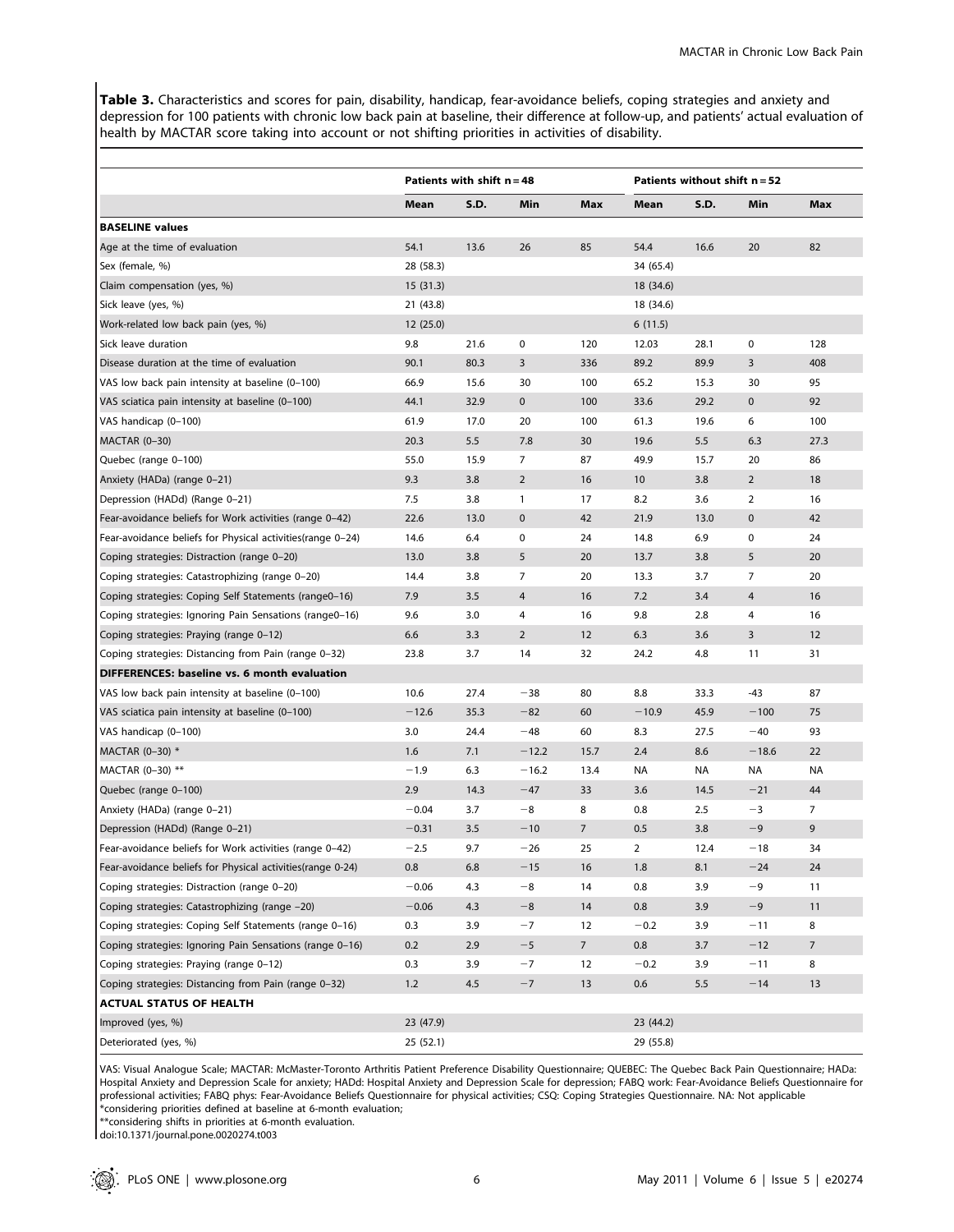Table 4. Changes in MACTAR scores for patients with chronic low back pain who considered that their condition had improved, had not changed, and had deteriorated at 6-month follow-up.

|                   | Patients whose condition improved changed |      |                       |  |            |      | Patients whose condition had not |            |         |      |         |           | Patients whose condition deteriorated |  |              |      |         |                     |                |  |
|-------------------|-------------------------------------------|------|-----------------------|--|------------|------|----------------------------------|------------|---------|------|---------|-----------|---------------------------------------|--|--------------|------|---------|---------------------|----------------|--|
|                   | $(N = 46)$                                |      |                       |  |            |      |                                  | $(N = 18)$ |         |      |         |           | $(N = 36)$                            |  |              |      |         |                     |                |  |
|                   | Mean S.D.                                 |      | Min                   |  | Max SRM ES |      | Mean S.D.                        |            | Min     |      | Max SRM | <b>ES</b> | Mean S.D.                             |  | Min          |      | Max SRM | ES                  | P value        |  |
| MACTAR *(0-30)    | 5.29                                      | 8.07 | $-12.2$ 21.8 0.66 1.0 |  |            |      | 0.53                             | 6.09       | $-14.7$ | 13.7 | 0.02    | 0.09      | $-1.45$ 6.93                          |  | $-18.6$ 22.0 |      | $-0.21$ |                     | $-0.26$ 0.0000 |  |
| $MACTAR** (0-30)$ | 3.18                                      | 8.29 | $-16.2$ 21.8          |  | 0.38       | 0.60 | 0.05                             | 6.13       | $-14.7$ | 13.7 | 0.008   | 0.009     | $-3.16$ 6.77                          |  | $-18.6$      | 22.0 |         | $-0.46 -0.58 0.001$ |                |  |

MACTAR: McMaster-Toronto Arthritis Patient Preference Disability Questionnaire

P value: comparison between patient opinion status acceptable vs. not acceptable. Comparisons were performed by Mann Whitney test. This test was performed after recoding the actual status of health in two groups: condition considered improved or deteriorated (identical and worse).

\*considering priorities defined at baseline at 6-month evaluation;

\*\*considering shifts in priorities at 6-month evaluation.

doi:10.1371/journal.pone.0020274.t004

was influenced by shifts in priorities: it was 11.2 when priorities defined at baseline were retained and 8.4 with shifts in priorities.

#### Predictors of improved health status at 6 months

On univariate analysis, scores for patients who considered their health status improved and those deteriorated at 6-month followup significantly differed in changes in LBP on a VAS, sciatica pain on a VAS, global handicap on a VAS, MACTAR score (same priorities as at baseline or shift in priorities), the QUEBEC, the HAD for depression, and the FABQ Phys. On stepwise logistic regression, 2 variables were associated with patients' opinion of their health status at follow-up: changes in LBP on a VAS (odds ratio [OR] 1.063, 95% confidence interval [CI] 1.036–1.091) and changes in MACTAR score considering shifts in priorities (OR 1.083, 95% CI 1.002–1.171).

#### **Discussion**

This study strongly suggests that the MACTAR scale is as responsive to change as other outcome measures widely used for CLBP. However, we confirm that patients often shift priorities in disabling activities during this condition, and we provide for the first time implications of this shift on sensitivity to change of this questionnaire.

For patients who retained the same 3 priorities selected at baseline at 6-month follow-up, the SRM and ES values for the MACTAR were similar to those for the QUEBEC back-pain disability questionnaire, for which good sensitivity to change had previously been reported [44,45], which suggests that the MACTAR is a responsive outcome measure. Moreover, the MACTAR score, considering or not changes in priorities, increased in patients who felt better, did not change for patients who felt their health unchanged, and was worse for patients who felt worse, which characterizes a clinically meaningful sensitivity to change. The scale differentiates well patients who felt improved from those who felt their health unchanged or worse, which characterizes a statistically significant sensitivity to change.

Almost half of the CLPB patients shifted their priorities from those defined at baseline, which has several implications. Although the domains of disability according to the ICF were not modified, when considering the 3 priorities or the first priority cited at 6 month evaluation, the specific activities and their frequencies in each domain were changed. Therefore, despite having a chronic pain condition, patients often show changed expectations over time, and one advantage of using the MACTAR is that it probably captures well what is most important to the patient at one moment in time. This feature could help in developing individual therapeutic strategies. One study of RA patients found that two-thirds of prioritized impaired activities were new at 1-year follow-up [19].

Shifts in priorities also had an impact on the MACTAR global score, sensitivity to change, and MCID value. The MACTAR global score at 6-month follow-up, when considering the 3 priorities selected at baseline, was lower than that obtained when considering shifts in priorities. Taking into account shifts in priorities to calculate the MACTAR global score leads to decreased sensitivity to change (SRM and MCID values) for patients who considered their condition as improved and increased sensitivity to change for those who considered their condition deteriorated. This finding is not surprising because defining a new priority at follow-up means that one activity or task had become more difficult to realize than the one chosen at baseline and omitted at follow-up. This observation raises the question of how the MACTAR should be used in clinical research and practice. Changes in MACTAR score considering priorities defined at baseline at 6-month evaluation reflect the evolution of patients' perceived handicap in 3 specific activities defined as a priority at baseline but that may have become less important to the patient at follow-up. Changes in MACTAR score considering shifts in priorities at 6 months reflect the evolution of patients' perceived global priority handicap; it reflects a more pragmatic approach to capturing how a ''global priority burden'' has changed over time. These 2 ways of measuring changes in MACTAR global score over time are probably complementary. Taking into account shifts in priorities in calculating the MACTAR global score would probably lead to the instrument's lack of sensitivity to change in clinical trials. Moreover, it can be argued that the aim at baseline is to reduce limitations in participation in activities defined as a priority at this time, and therefore, priorities at baseline should be considered for calculating the MACTAR global score at follow-up. Furthermore, the validity of comparing 2 sets of global scores calculated from different items at baseline and follow-up and calculating change scores from them should be further analyzed. However, the MACTAR scale, whether baseline priorities are retained or shifted, discriminates well between patients who considered their condition improved and those deteriorated, and changes in MACTAR score considering shifts in priorities were associated with patients' opinion of their health status at follow-up evaluation on multivariate analysis, which suggests the validity of considering shifts in priorities. Finally, for epidemiological surveys aimed at describing clinical situations and their evolution, taking into account shifts in priorities may add useful qualitative information about limitations in participation over time.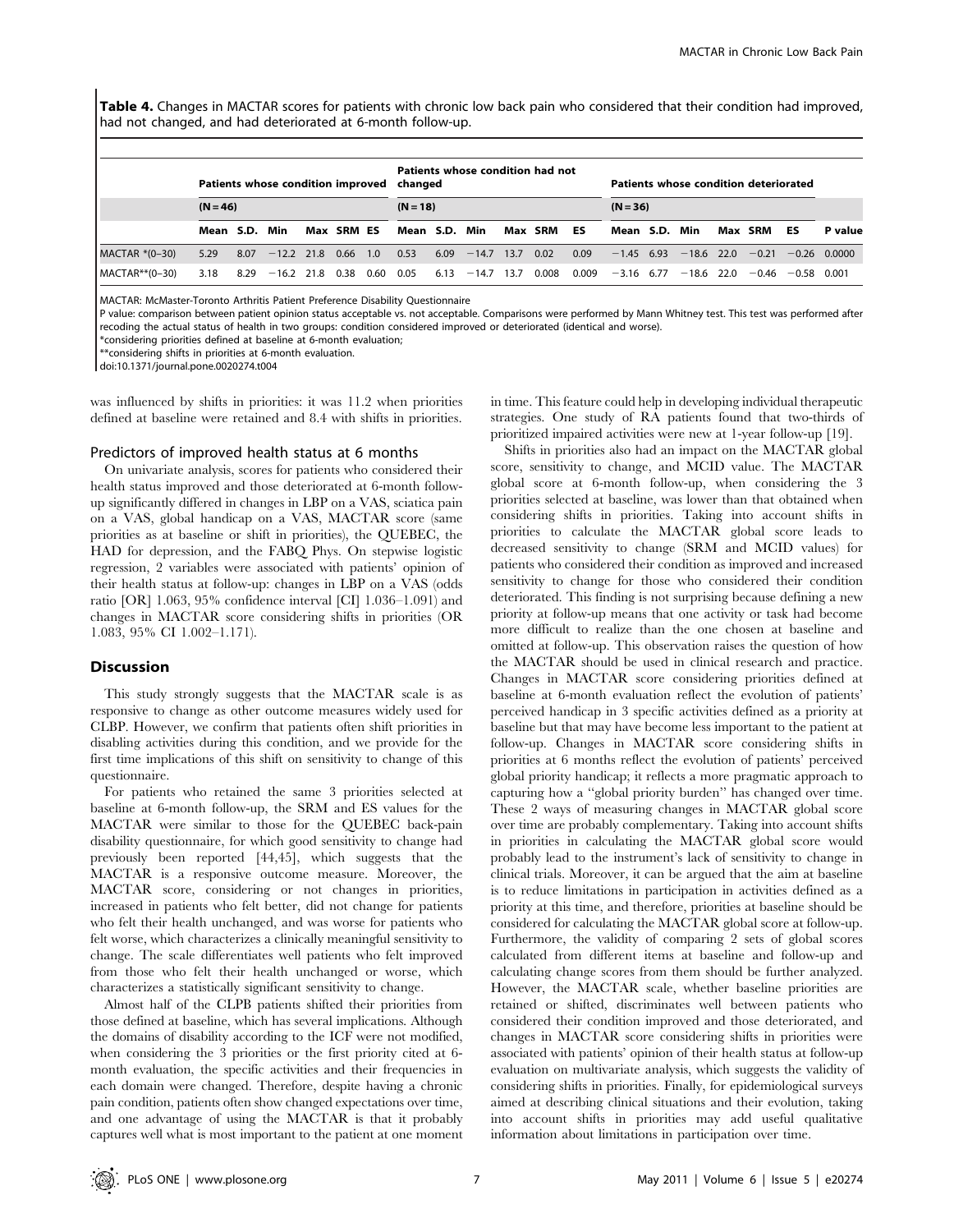The baseline demographic and clinical characteristics of patients who shifted priorities from baseline did not differ from those of patients who retained their baseline priorities. The only differences were changes in scores for the FABQ Work and the MACTAR score when considering a shift in priorities. Patients who shifted priorities had higher FABQ Work scores at follow-up. This finding is not surprising because work activities were fifth in priority at baseline and became first in priority at follow-up, so for these patients, work activities became a priority over time. As expected, these patients had higher MACTAR scores at follow-up because selecting a new priority activity meant that they were more handicapped by this new priority than the one chosen at baseline and omitted at follow-up.

As was previously reported in a cross-sectional analysis of baseline data [21], we found only moderate correlation between changes in the MACTAR score and changes in the QUEBEC score at follow-up, which suggests that both instruments are not redundant and that disability priorities do not totally reflect global disability assessed with pre-determined items. The weak correlation between change in the MACTAR score and change in the VAS for LBP or sciatic pain suggests that patients are able to differentiate between handicap and pain.

Although the MACTAR approach could closely reflect real-life limitations in participation and may be of help for clinical decisions, it has potential limitations for use as a qualitative as well as a quantitative outcome measure. Use of the MACTAR might not be an easy, cost-effective instrument. This point should be assessed in further studies. Moreover, whether the instrument measures change rather than just unrealistic desires is unclear. This latter limitation also applies to outcome measures with predefined items assessing limitations in participation that are widely used in clinical situations such as LBP. However, the strength of the MACTAR is that the concept of measuring priorities in disabilities may apply to all clinical situations inducing disability.

In conclusion, the MACTAR is an outcome measure that is sensitive to change. Recording patients' shifts in priority of activities that cause them trouble can provide a qualitative analysis of limitations in participation that probably gives accurate information on what matters most to patients. However, clinical investigators must be aware that taking into account shifts in priority activities to calculate the MACTAR global score probably

## References

- 1. Cassidy JD, Carroll LJ, Cote P (1998) The Saskatchewam Health and Back Pain Survey. The prevalence of low back pain and related disability in Saskatchewan adults. Spine 23: 1860–6.
- 2. Van Tulder MW, Koes BW, Bouter LM (1995) A cost-of-illness study of back pain in The Netherlands. Pain 62: 233–40.
- 3. Woolf AD, Pfleger B (2003) Burden of major musculoskeletal conditions. Bull World Health Organ 81: 646–56.
- 4. Anderson GB (1999) Epidemiological features of chronic low back pain. Lancet 354: 581–5.
- 5. Ehrlich GE (2003) Low back pain. Bull World Health Organ 81: 671–6.
- Hart LG, Deyo RA, Cherking DC (1995) Physician office visits for low back pain. Frequency, clinical evaluation, and treatment patterns from a U.S. national survey. Spine 20: 11–9.
- 7. World Health Organization (2001) Activities and Participation. World Health Organization. International Classification of Functioning (ICF), Disability and Health. In: World Health Organization, eds. Geneva.
- 8. Co Y, Eaton S, Maxwell MW (1993) The relationship between the St Thomas and Oswestry disability scores and the severity of low back pain. J Manipulative Physiol Ther 16: 14–8.
- 9. Roland M, Morris R (1983) A study of the natural history of back pain. I. Development of a reliable and sensitive measure of disability in low-back pain. Spine 8: 141–4.
- 10. Deyo RA (1986) Comparative validity of the Sickness Impact Profile and shorter scales for functional assessment in low-back pain. Spine 11: 951–4.
- 11. Fairbank JC, Couper J, Davis JB, O'Brien JP (1980) The Oswestry low back pain disability questionnaire. Physiotherapy 66(8): 271–3.

leads to the instrument's lack of sensitivity to change when measuring improvement.

# Supporting Information

Table S1 MACTAR: McMaster-Toronto Arthritis Patient Preference Disability Questionnaire. ICF: International Classification of Functioning, Disability and Health. In the % of patients columns, the domain percentages are referred to 100%, and the percentage for each activity, to 100 patients. The simple addition of the total of activities in each domain could be  $>100\%$ . (DOC)

Table S2 MACTAR: McMaster-Toronto Arthritis Patient Preference Disability Questionnaire. ICF: International Classification of Functioning, Disability and Health. In the % of patients columns, the domain percentages are referred to 100%, and the percentage for each activity, to 100 patients. The simple addition of the total of activities in each domain could be  $>100\%$ . (DOC)

Table S3 MACTAR: McMaster-Toronto Arthritis Patient Preference Disability Questionnaire; VAS handicap: Visual Analogue Scale for handicap; QUEBEC: The Quebec Back Pain Questionnaire; HADa: Hospital Anxiety and Depression Scale for anxiety; HADd: Hospital Anxiety and Depression Scale for depression; FABQ Work: Fear-Avoidance Beliefs Questionnaire for professional activities; FABQ Phys: Fear-Avoidance Beliefs Questionnaire for physical activities; CSQ: Coping Strategies Questionnaire.

(DOC)

# Acknowledgments

We thank the patients from the Rehabilitation Department at Cochin Hospital for their participation in this study. We also thank the medical students for logistical collaboration.

# Author Contributions

Conceived and designed the experiments: KS AP FR MR SP. Performed the experiments: KS AP IB MJ CN. Analyzed the data: KS AP CN FR SP. Contributed reagents/materials/analysis tools: KS AP SP. Wrote the paper: KS SP. Critical review of the manuscript: AP CN IB MJ FR MR.

- 12. Kopec JA, Esdaile JM, Abrahamowicz M, Abenhaim L, Wood-Dauphinee S, et al. (1995) The Quebec Back pain Disability Scale. Measurement properties. Spine 20: 341–52.
- 13. Yvanes-Thomas M, Calmels P, Béthoux F, Richard A, Nayme P, et al. (2002) Validité de l'utilisation de la version francophone de l'échelle de Québec chez des lombalgiques chroniques de culture française. Rev Rhum Ed Fr 69: 737-46.
- 14. Von Korff M, Jensen MP, Karoly P (2000) Assessing global pain severity by selfreport in clinical and health services research. Spine 25: 3140–51.
- 15. Ostelo RW, Deyo RA, Stratford P, Waddell G, Croft P, et al. (2008) Interpreting change scores for pain and functional status in low back pain: towards international consensus regarding minimal important change. Spine 33: 90–4.
- 16. Hewlett S, Smith AP, Kirwan JR (2001) Values for function in rheumatoid arthritis: Patients, professionals, and public. Ann Rheum Dis 60: 928–33. 17. Tugwell P, Bombardier C, Buchanan WW, Goldsmith C, Grace E, et al. (1990)
- Methotrexate in rheumatoid arthritis. Impact on quality of life assessed by traditional standard-item and individualized patient preference health status questionnaires. Arch Intern Med 150: 59–62.
- 18. Tugwell P, Bombardier C, Buchanan WW, Goldsmith CH, Grace E, et al. (1987) The MACTAR Patient Preference Disability Questionnaire-an individualized functional priority approach for assessing improvement in physical disability in clinical trials in rheumatoid arthritis. J Rheumatol 14: 446–51.
- 19. Verhoeven AC, Boers M, Van del Liden S (2000) Validity of the MACTAR questionnaire as a functional index in a rheumatoid arthritis clinical trial. The McMaster Toronto Arthritis J Rheumatol 27: 2801–9.
- 20. Mouthon L, Rannou F, Berezne´ A, Pagnoux CH, Guilpain PH, et al. (2008) Patient preference disability questionnaire in systemic sclerosis: a cross-sectional survey. Arthritis Rheum 59: 968–73.